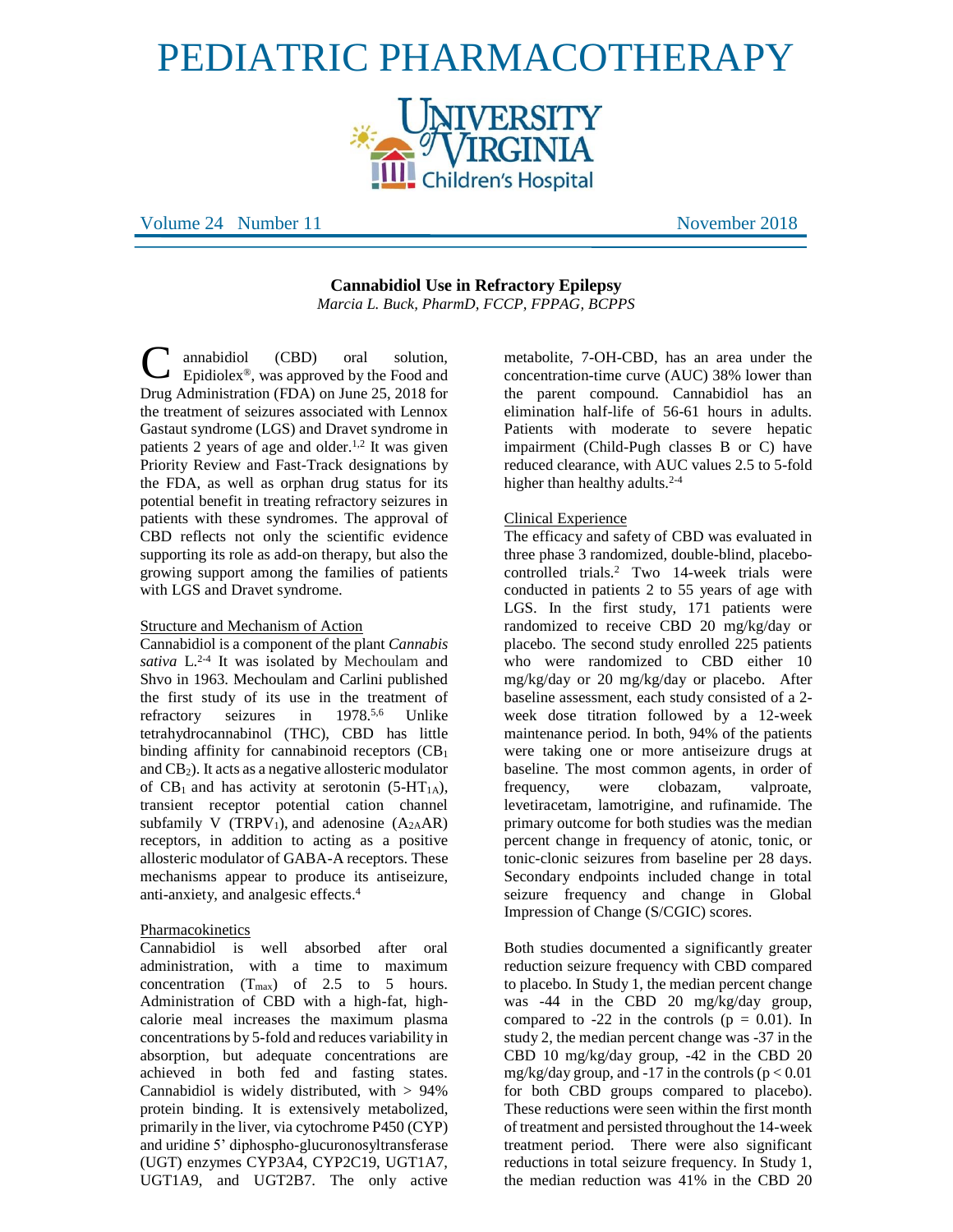mg/kg/day group, compared to 14% in the controls  $(p < 0.01)$  In Study 2, the median reduction was 36% in the CBD 10 mg/kg/day group, 38% in the CBD 20 mg/kg/day group, and 18% in the controls ( $p < 0.01$  for both groups). Improvement in S/CGIC scores were also greater in the patients given CBD. In Study 1, the final mean score was 3.0 in the CBD 20 mg/kg/day group, indicating slight improvement, and 3.7 in the controls, indicating no improvement ( $p <$ 0.01). In Study 2, S/CGIC scores were 3.0, 3.2, and 3.6 in the CBD 10 mg/kg/day, CBD 20 mg/kg/day, and placebo groups, respectively ( $p <$ 0.01 and  $p=0.04$ ). In Study 1, three patients  $(4%)$ in the CBD 20 mg/kg/day group became seizurefree, while in Study 2, three of the 73 patients (4%) in the CBD 10 mg/kg/day group, five of the 76 patients (7%) in the CBD 20 mg/kg/day group, and one of the 76 controls became seizure-free.

The third premarketing study evaluated the effectiveness of CBD in 120 children and adolescents with Dravet syndrome.<sup>2</sup> All patients had continued seizures while receiving one or more antiseizure medication, vagal nerve stimulation, or a ketogenic diet. They were randomized to either CBD 20 mg/kg/day or placebo, with assessment, titration, and maintenance phases similar to the first two studies. The primary outcome was median percent change in convulsive seizures from baseline per 28 days. As in the LGS studies, there was a significant improvement in the CBD group as early as 4 weeks after starting treatment which continued throughout the study, with a median change of -39 compared to -13 for the controls (p  $= 0.01$ ). Four of the 60 patients in the CBD group (6.7%) were seizure-free during the maintenance period; none of the controls were seizure-free.

In a new paper in *Epilepsy & Behavior*, Szaflarski and colleagues from the University of Alabama published a single-center prospective open-label study describing their early experience as one of several CBD expanded access programs in the United States. <sup>7</sup> A total of 72 children (mean age  $10 + 5$  years) and 60 adults with refractory seizures were included in the analysis. Treatment was initiated with a dose of 5 mg/kg/day and titrated to a maximum of 50 mg/kg/day. Patients were assessed at 12, 24, and 48 weeks. Most patients (77%) continued treatment after the last evaluation. Mean Chalfont Seizure Severity Scale (CSSS) scores decreased from 80.7 to 39.2 at 12 weeks (p < 0.0001) and remained stable thereafter. Seizure frequency per 14 days declined from a mean of 144.4 at baseline to 52.2 days at 12 weeks  $(p = 0.01)$  and remained stable. While most patients experienced benefit, 23 (17%) discontinued treatment due to lack of efficacy. Adverse effects declined throughout the study, likely the result of both acclimation to the sedative effects of CBD and the reduction in the doses of valproate and clobazam necessitated by the introduction of CBD.

The investigators from the University of Alabama CBD program also recently published a case series of three patients treated for seizures associated with brain tumors.<sup>8</sup> The patients, 40, 30, and 17 years of age, who had refractory seizures associated with ganglioglioma (in the first two cases) and an oligodendroglioma were treated and assessed as in the previous paper. Mean seizure frequency decreased by 58%, 94%, and 21% in the three patients, respectively. All had improvement in CSSS scores.

Two other papers representing cumulative data from multiple expanded access sites add further evidence of the utility CBD in refractory seizures. Devinsky and colleagues described 55 patients with seizures associated with genetic mutations, including CDKL5 deficiency disorder, Aicardi syndrome, Dup15q syndrome, and Doose syndrome who were treated with CBD between 2014 and 2016. <sup>9</sup> The median percent change in convulsive seizure frequency from baseline was 51.4% at week 12 (IQR 9-85%) and 59.1% at week 48 (IQR 14-86%). An additional report from Gofshteyn and colleagues described the use of CBD for seven children with febrile infectionrelated epilepsy syndrome (FIRES).<sup>10</sup> All patients had refractory seizures despite other antiseizure drugs, immunotherapy, vagal nerve stimulation, or the ketogenic diet. Six patients showed improvement in both seizure frequency and duration after starting CBD. One patient expired during treatment. Of those surviving until the end of the study, one showed no improvement, but five became ambulatory, including one was able to walk with assistance. Four regained the ability to speak. Initiation of CBD also allowed the weaning of other antiseizure drugs, with a mean reduction of four drugs per patient.

# Contraindications and Warnings

Use of CBD oral solution is contraindicated in patients with a history of hypersensitivity to any component of the product, including sesame seed oil. In clinical trials, one patient receiving CBD developed erythema, pruritus, and angioedema.<sup>2</sup>

Hepatic injury was observed with CBD in clinical trials. <sup>2</sup> Most cases were mild elevations in serum transaminases, but rare cases of severe hepatotoxicity have been reported. In premarketing studies, the incidence of alanine aminotransferase (ALT) levels 3 times greater than the upper limit of normal (ULN) was 13% in patients receiving CBD versus 1% in patients given a placebo. Elevations in transaminases appear most often within the first 2 months of treatment, but have been reported as long as 18 months after initiation of therapy. Resolution during continued treatment occurred in one-third of patients, with the others resolving after dose reduction or removal. Discontinuation was necessary in 2.7% of the patients taking 10 mg/kg/day and in 11.8% of those taking 20 mg/kg/day, compared to 1.3% in the controls.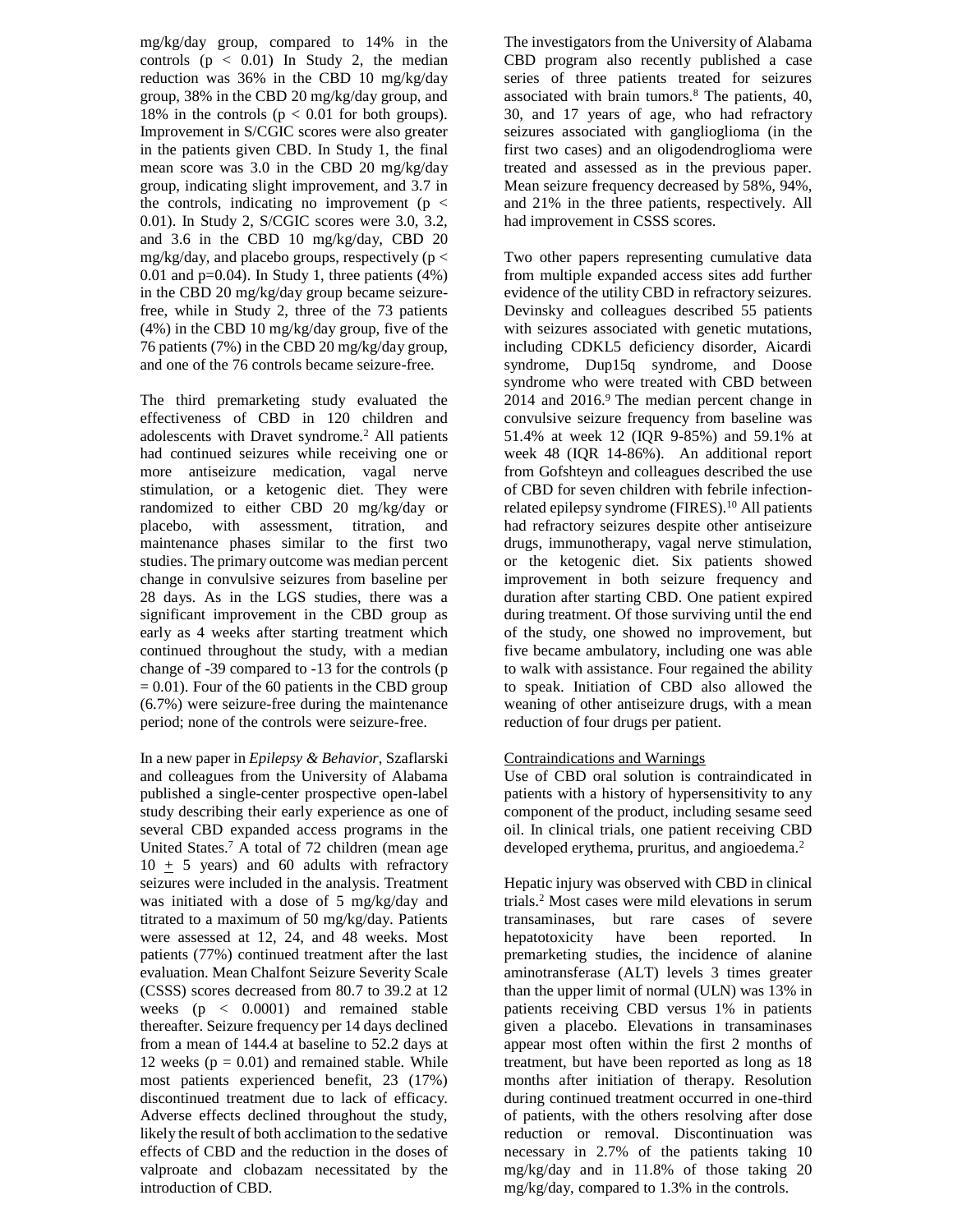Serum transaminases and a total bilirubin level should be obtained prior to starting treatment, at 1, 3, and 6 months, and periodically thereafter. Levels should also be evaluated within 1 month of any dosage change or with the addition of any medication known to interact with CBD. Treatment with CBD should be stopped in patients with transaminases 3 times greater than the ULN or a bilirubin level greater than 2 times the ULN. Restarting therapy may be considered in patients with transaminase elevation less than 5 times the ULN. Families should be aware of the need to report any signs of significant nausea, vomiting, abdominal pain, loss of appetite, jaundice, or dark urine to a health care provider.

As with other antiepileptic drugs, the prescribing information for CBD includes a warning regarding an increased risk for suicidal ideation, suicide attempts, new or worsening depression, agitation, aggression, oppositional behaviors, anxiety, and panic attacks.<sup>2</sup> Families should be aware of the need to immediately contact a healthcare provider for any unusual changes in mood or behavior, signs of depression, suicidal thoughts or behavior, or self-harm.

Cannabidiol was previously categorized as a Schedule I substance by the United States Drug Enforcement Agency (DEA). It was recategorized as a Schedule V controlled substance on August  $27, 2018$ <sup>2,11</sup> This change was based in part on a study comparing the abuse potential of CBD with alprazolam or dronabinol.<sup>12</sup> Forty-three adult recreational polydrug users volunteered to complete this single-dose, randomized, doubleblind, placebo and comparator-controlled trial. While alprazolam (2 mg) and dronabinol (10 mg and 30 mg) produced significantly higher scores on the Drug-Liking, Overall Liking, and Take Drug Again visual analog scales than placebo (p < 0.0001), scores following a 750 mg CBD dose were no different than placebo ( $p = 0.51$ ). Doses of 1,500 mg and 4,500 mg, produced higher scores, but were still much lower than the other drugs. Unlike alprazolam and dronabinol, there were no observable effects of CBD on cognitive and psychomotor tests.

# Adverse Effects

The adverse effect profile of CBD was compiled from data in 689 children and adults with LGS or Dravet syndrome enrolled in clinical trials and in 161 patients treated under expanded access or compassionate use programs.<sup>2</sup> Somnolence, sedation, and lethargy were the most commonly reported adverse effects in the three premarketing trials, occurring in 32% of treated patients and 11% of the controls. Symptoms were more frequent in patients taking higher CBD doses: 27% in patients taking 10 mg/kg/day, compared to 34% in those taking 20 mg/kg/day. Other adverse effects occurring in 5% or more of patients included decreased appetite (in 16% of patients receiving CBD, compared to 5% of

patients in the placebo group), diarrhea (9% versus 9%), fatigue, malaise, and asthenia (11% versus 4%), rash (7% versus 3%), insomnia or sleep disorders (11% versus 5%), and infections (41% versus 31%). Weight loss of more than 5% occurred in 16% of patients given CBD during the controlled premarketing trials, compared to 8% of the patients given placebo. This decrease was found to be dose-related, occurring in 18% of patients receiving a CBD dose of 20 mg/kg/day, but only 9% of those taking 10 mg/kg/day. Decreases in hemoglobin and hematocrit were reported in 30% of patients taking CBD versus 13% of controls. A reversible 10% increase in serum creatinine has also been reported in adults with LGS or Dravet syndrome within the first two weeks of starting therapy with CBD.<sup>2</sup>

# Drug Interactions

Cannabidiol is a potent inhibitor of several enzymes, including CYP2C19. Concomitant administration of CBD with clobazam, a substrate for CYP2C19, has been shown to produce up to a 3-fold increase in the concentration of the active N-desmethylclobazam (norclobazam) metabolite, increasing the incidence of somnolence, sedation, and lethargy. In premarketing studies, these adverse effects were reported in 46% of patients taking clobazam with CBD, compared to 16% of patients taking CBD alone.<sup>2</sup> Similar findings were reported in an open-label safety study conducted by Gaston and colleagues at the University of Alabama CBD program.<sup>13</sup> These authors, as well as others, have suggested reducing the clobazam dose when starting CBD, although specific recommendations have not been determined.

Cannabidiol is also a strong inhibitor of CYP2C8 and CYP2C9, which may result in increased concentrations of drugs such as phenytoin, topiramate, and rufinamide. It also inhibits UGT1A9, increasing concentrations of diflunisal, fenofibrate, and propofol, as well as UGT2B7, increasing concentrations of gemfibrozil, lamotrigine, lorazepam, and morphine. Either inhibition or induction may occur with CBD use in patients taking drugs metabolized by CYP1A2 such as caffeine, theophylline, and zonisamide, as well as those metabolized by CYP2B6, such as bupropion and efavirenz. The effect of CBD on these medications is difficult to predict. 2,13

The risk for hepatotoxicity is higher with concomitant use of CBD and clobazam or valproate. Elevations in ALT greater than 3 times the ULN occurred in 30% of patients taking CBD with both valproate and clobazam, 21% of those taking CBD with valproate, 4% in those taking CBD with clobazam, and 3% with CBD alone.<sup>2</sup> A significant increase in serum transaminases with concomitant CBD and valproate use was also reported by the UAB CBD program.<sup>13</sup> The mean ALT level in the CBD/valproate group was 35.3 U/L compared to 23.7 U/L in those not taking valproate ( $p = 0.026$ ). Mean AST values were